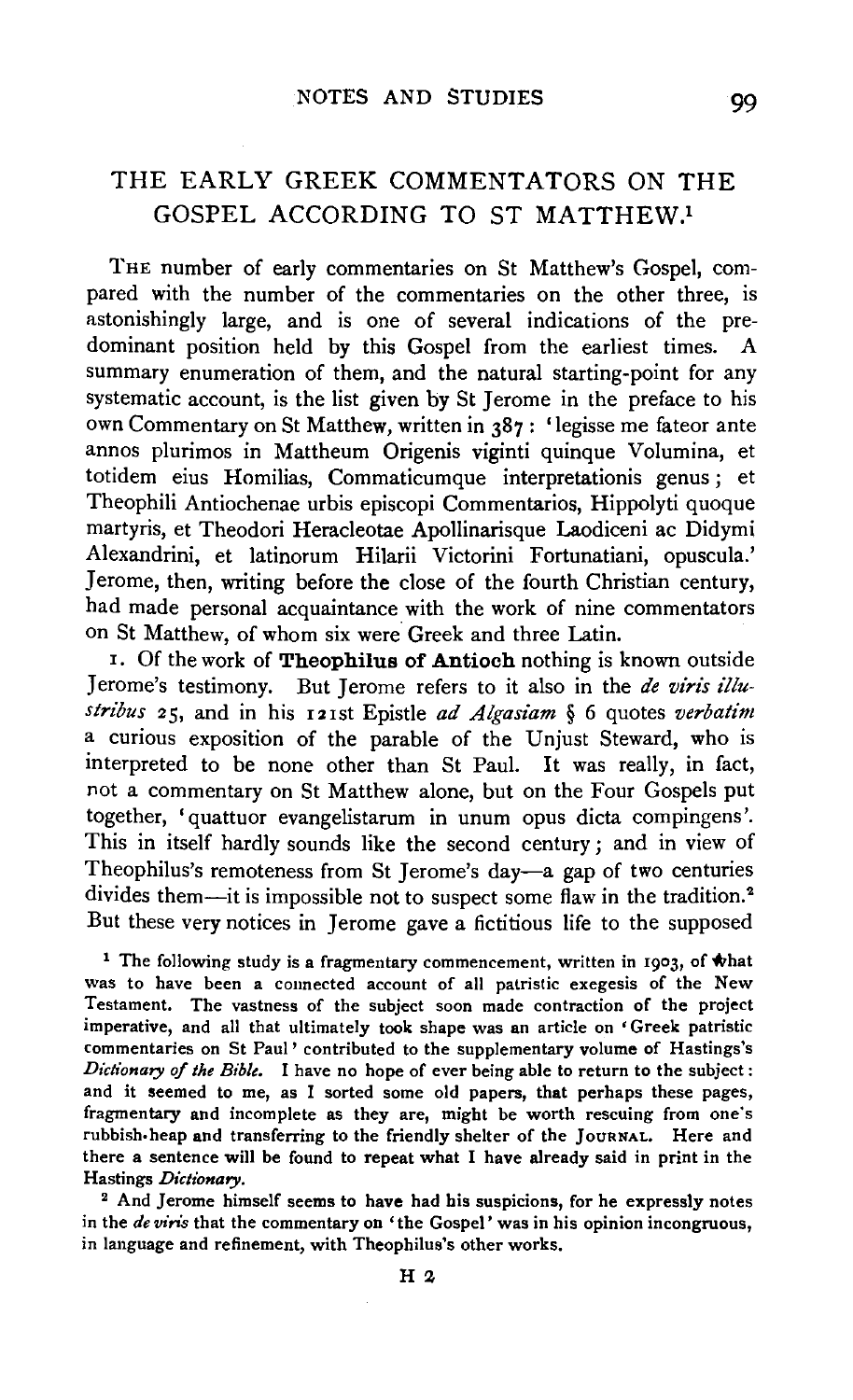'Commentaries of Theophilus'; some ingenious author or scribe prefixed the name to a Latin compilation of a date not only later than St Jerome. but later also than the fifth-century writers Eucherius and Arnobius Junior, and the mediaeval fraud imposed on an illustrious scholar of our own generation, who bestowed on it a temporary patronage. It will be enough on this subject to refer to a paper by Dr Sanday in *Studia Biblica* i (r885) 89-ror.

2. In none of the ancient lists of the works of  $\mathbf{Hippolytus}\text{-}\text{neither}$ in the inscription on the chair of his statue, nor in Eusebius  $H.E.$  vi 22, nor in Jerome *de viris illustribus* 61-is mention made of any commentary on St Matthew. But the inscription is jejune about exegetical works altogether,<sup>1</sup> unless indeed the mysterious  $\phi$ δαί είς πάσας τὰς γραφάς conceals somehow the meaning 'exegesis on all the scriptures'<sup>2</sup>; Eusebius subjoins to his list the note that 'very many other works' of Hippolytus would be found on research to be extant; and in Jerome's case the negative evidence *of* the *de vins* is of little moment in view of the definite statement cited above from the prologue to the *Comm. in Matt*. It is true that nothing like such a commentary is extant among the remains of Hippolytus : but he wrote in Greek, and Greek soon ceased to be familiar in Roman church circles, so that it is not wonderful that his books soon dropped out of sight.

That would be in itself a sufficient explanation : but there is also, in the case of the work before us, the alternative possibility that it was not really a complete commentary in the later and stricter sense at all. At the beginning of the third century, when Hippolytus wrote, the exegesis of Scripture, and perhaps especially of the New Testament, was in its infancy as a form of literature ; and doubtless some experiments were tried under this head which were far from amounting to a continuous exposition from first to last of the whole of some book of Scripture. Eis τὸ κατὰ Μαθθαῖον εὐαγγέλιον, for instance, is the sort of title which might cover exegetical work of very varying extent; and it is at least significant that all the considerable fragments of Hippolytus which can be referred with probability to the lost commentary on St Matthew attach themselves exclusively to the twenty-fourth chapter, an eschatological passage which we know, from the titles of other writings of Hippolytus, would have formed a particularly congenial theme.

(a) In *Hermathena* vii 137-rso (r89o) Dr J. Gwynn published m 1 See Lightfoot *S. Clement of Romt2* ii 325 : only treatises 'on the Psalms' and ' on the Witch of Endor' are mentioned.

<sup>2</sup> 'All the scriptures' need not be too literally interpreted. Diodore and Theodore among the Antiochenes are both of them reported to have written roundly expositions or explanations of 'all' the books of scripture : among the Alexandrines Didymus is said to have interpreted Old and New Testament  $\kappa a \tau d$ Afiw, 'phrase by phrase'.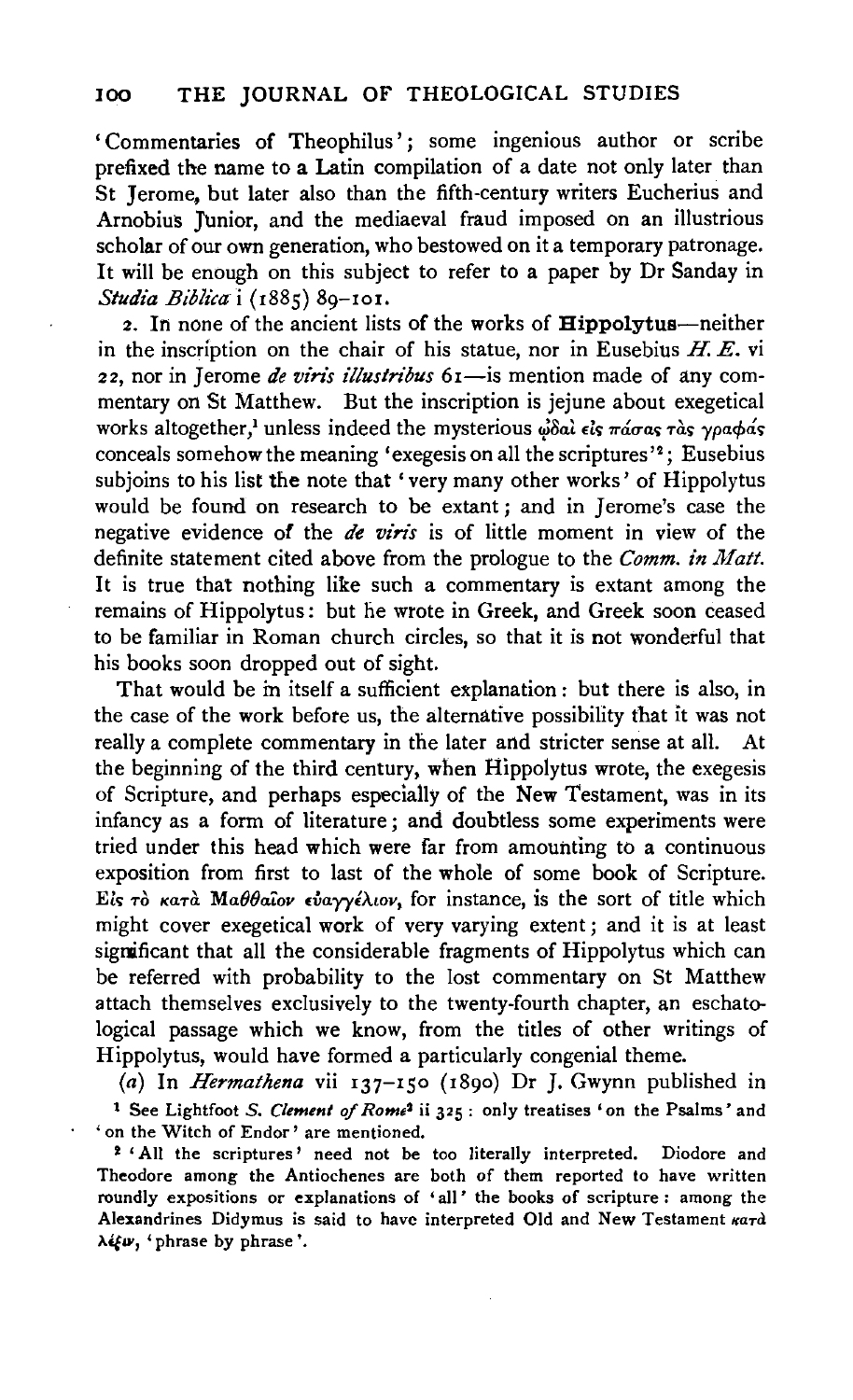Syriac, with English translation, an extract from the commentary of Dionysius Bar Salibi on the Apocalypse (MS Brit. Mus. Rich 7185) embodying Hippolytus's explanation of Matt. xxiv  $15-22$ . The margin of the MS attributes the quotation to 'the interpretation of the Gospel', i.e. apparently a definite commentary, and Harnack, *Altchristliche Litteratur* i 641, accepts, as I gather, the attribution; but Gwynn, while defending the Hippolytean authorship, speaks with reserve as to its exact *provenance,* and Achelis in the Berlin edition of Hippolytus (I ii 243-  $246: A. D. 1897$  prints it as part of the 'Capitula against Gaius'.

(b) From Coptic, Ethiopic, and Arabic catenae, which are all derived from a single (doubtless Greek) original, Achelis, *op. cit.* 197-207, prints German renderings of ' interpretations ' ascribed to Hippolytus, covering Matt. xxiv 15-34.

 $(c)$  Of much greater importance than either of the foregoing, if it could really be attributed to Hippolytus, is an anonymous Latin exposition of Matt. xxiv  $20-44$ , which Mgr G. Mercati and I myself discovered independently in the same MS of the Ambrosian Library which contains also the Muratorian Canon (I 101 sup., foll. 19-29 : saec. viiviii: from Bobbio): see *Studi e Tes#* xi (Rome 1903) 'Anonymi Chiliastae in Matthaeum fragmenta', and *J. T.* S. v 218 (1904) 'An exegetical fragment of the third ceqtury '. That the original belonged to pagan times I argued in the JOURNAL both from the division of mankind into the three classes of *iusti peccatores impii,* and from the specific interpretation of the 'sign of the Beast on the forehead and the hand ' as the laurel crown worn on the head-compare Tertullian *de corona militis-and* the incense cast on the altar of abomination. That a crude and materializing eschatology was still largely prevalent in the circles with which the writer is familiar is shewn by the care with which, though himself a millenarian, he sets himself to overthrow the superstition that the saints during the thousand years' reign would literally eat and drink the good things of earth at the Lord's table. That the Latin as we have it, whether it is original or a translation from the Greek, is not later than the third or fourth century, the character of its biblical text sufficiently guarantees. If the Latin of the Ambrosian MS is a translation, then the probability was great that its ultimate source is in Hippolytus. If on the other hand the Latin is original, then the claims of the earliest Latin writer on St Jerome's list, Victorinus of Pettau,<sup>1</sup>

1 Victorinus of Petavio or Pettap, martyred under Diocletian, was according to Jerome, *de viris* 74, better acquainted with Greek than with Latin: but the commentary on St Matthew is enumerated by Jerome in the Latin section of his list. Nevertheless he deserves mention here, in connexion with the Greek commentators, just because it was the business of his Latin writings to put before the Latin Christian world, with however inadequate expression, the exegetical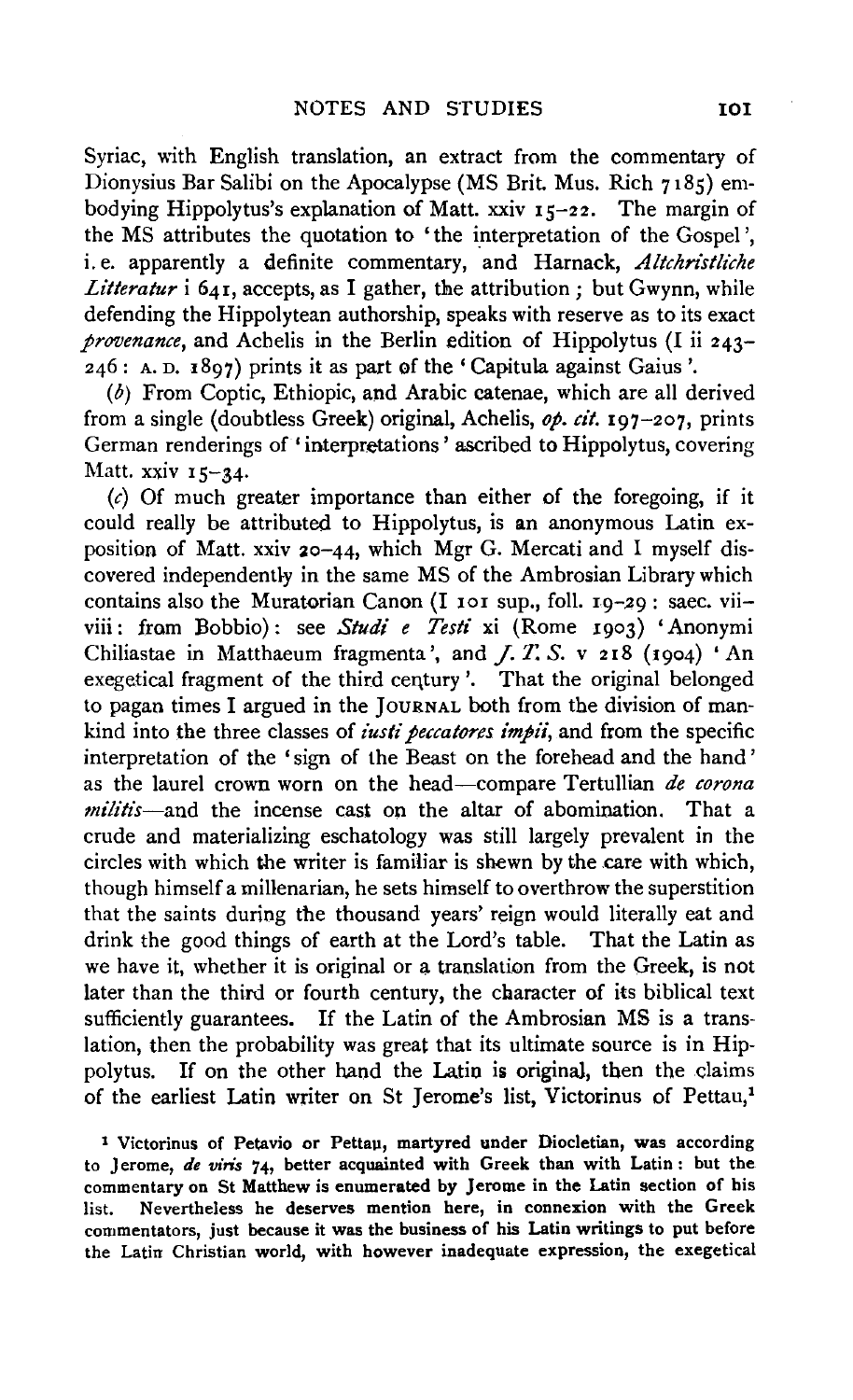## 102 THE JOURNAL OF THEOLOGICAL STUDIES

were very strong. In either case we seemed to have a new contribution to patristic exegesis in its most ancient period. Another feature was, however, introduced into the discussion by Mr Souter's proof (*J. T. S.* v 6o8) of the intimate relation between the language of the fragment and the language of the author of the commentary on the Pauline Epistles and book of Biblical *Questions* known as Ambrosiaster. Mr Souter claims that Ambrosiaster was himself the writer of the fragment, and that view is certainly the simplest; but I do not myself think that, especially if the original was Greek, the possibility ought to be excluded that Ambrosiaster was working up the material of an earlier writer.

3. The work of Origen, although chronologically he follows after Theophilus and Hippolytus, is for its intrinsic importance naturally placed by Jerome at the head of his list. Each of his three methods of exegesis, Commentary, Homilies, and Notes, was represented on St Matthew's Gospel : ' Origenis viginti quinque Volumina, et totidem eius Homilias, Commaticumque interpretationis genus.' But in this case at any rate the Commentary was by far the most important of the three; and it is the only one mentioned in Jerome's lately recovered catalogue of Origen's writings<sup>1</sup> 'in Mattheum lib. xxv'.

( i) These twenty-five volumes or *T6p.ot* of Commentary, written towards the end of Origen's life, about A. D. 245, are also mentioned in Eusebius  $H.E.$  vi 32, and are in parts extant in the original Greek and in a Latin version.

*a.* Books x-xvii, containing the Commentary on Matt. xiii 36-xxii 33, were first published in the original Greek in Huet's edition, Rouen 1668:

material of Hippolytus and Origen. Compare Jerome *ep.* 36. 16 (A.o. 384) 'Hippolyti martyris verba . . . a quo et Victorinus noster non plurimum discrepat, non quod omnia plenius exsecutus sit, sed quod possit occasionem praebere lectori ad intellegentiam latiorem': *ep.* 6r. 2 (A. D. 396) 'taceo de Victorino Petabionensi et ceteris, qui Origenem in explanatione dumtaxat scripturarum secuti sunt et expresserunt': *ep.* 84. 7 (A.D. 400) 'nee disertiores sumus Hilario nee fideliores Victorino qui eius *[se.* Origenis] tractatus non ut interpretes sed ut auctores proprii operis transtulerunt '. Similarly Rufinus (Apol. ii 30) asserts ' de sancto Victorino' that he was not strictly a translator of any Greek work, ' interpretis titulo nihil omnino arbitror transtulisse de graeco '. No direct quotations appear to have survived from Victorinus's work on St Matthew : Jerome even omits all mention of it in the catalogue of Victorinus's writings in the *de viris*, and Cassiodorus's reference suggests that Victorinus, like Hippolytus, may have dealt only with selected passages, *de inst. div. litt.* 7 'Mattheum . . . de quo et Victorinus ex oratore episcopus nonnulla disseruit '.

<sup>1</sup> The catalogue is a fragment of a letter to Paula and Eustochium of  $A.D. 384$ : printed in Harnack *Altchristliche Litteralur* i 334, and (with the help of further MSS) by Klostermann in the Sitsungsberichte der k. preussischen Akademie der *Wissenschaften, 1897, p. 855.*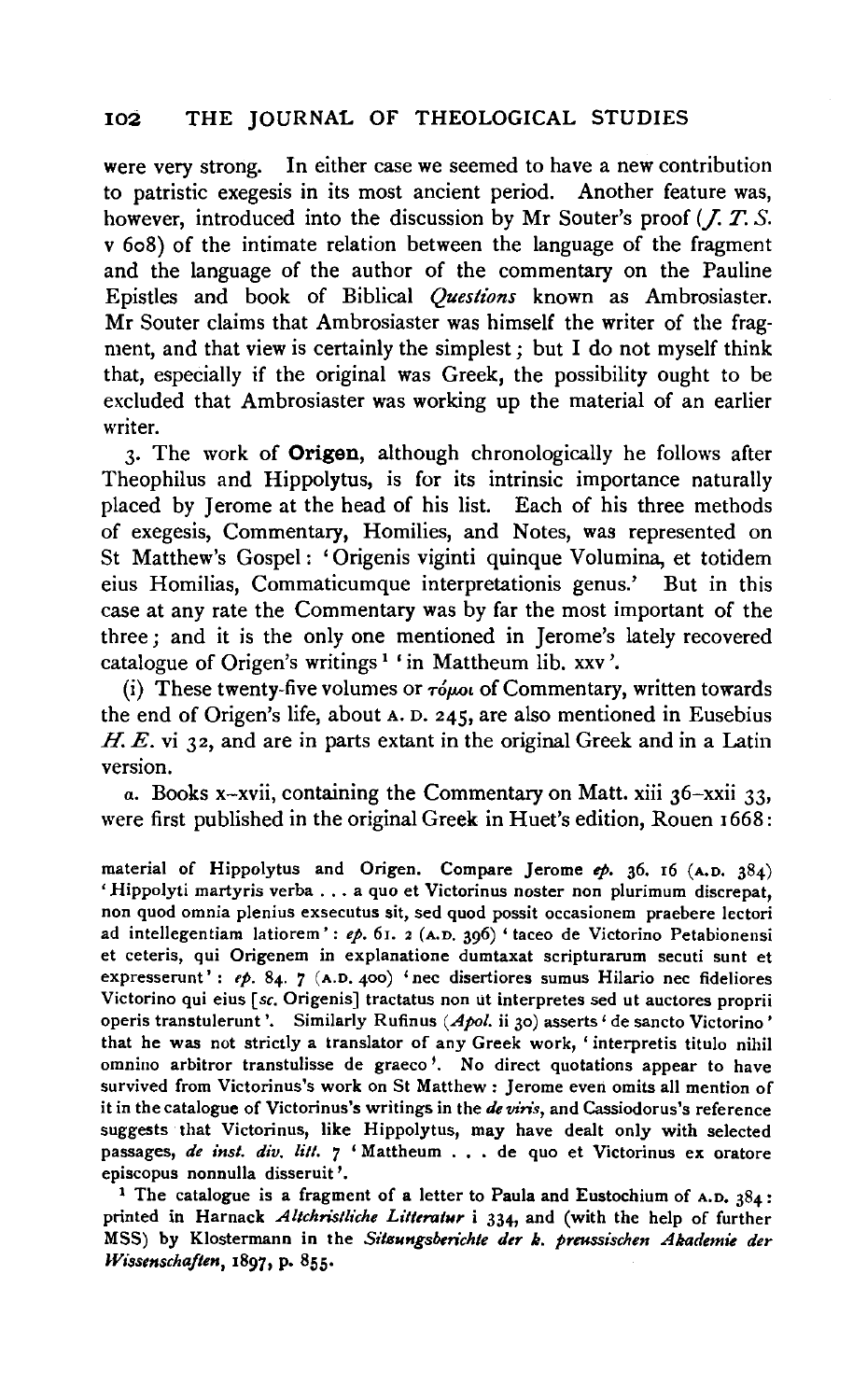see de la Rue iii 442-829, Migne  $P. G.$  xiii 835-1600. The MSS are enumerated, and their relations discussed, by A. E. Brooke, *Fragments* of *Heracleon* ('Texts and Studies' i 4, A. D. 189I) pp. I-I7; by Preuschen in Hamack's *Altchn'stliche Litteratur* i 391, 392; and again by Brooke *Commentary of Origen on St John* (Cambridge, A.D. 1896) pp. xviii, xix. Munich graec. cxci, saec. xiii, is the oldest MS and is the direct ancestor of some at least of our other MSS.

 $\beta$ . The Commentary on Matt. xvi  $13$ -xxvii 66 is represented in a Latin translation, first edited by Merlin, Paris 1512, omitted by Huet, but restored to a place among Origen's collected works in de la Rue iii 521-931, Migne P. G. xiii 993-1800. It commences at tom. xii § 9 of the Greek, and is divided into *tractatus,* numbered from I to 35.1 Preuschen, *op. cit.* 366, explains by reference to these thirty-five *tractatus*  the error in Jerome's prologue to his translation of Origen's Homilies on St Luke 'xxxvi tomos illius [sc. Origenis] in Mattheum': but the figure there should doubtless be read not xxxvi but xxvi, in accordance both with a Cambridge manuscript of the Latin *Homiliae*,<sup>3</sup> and with Rufinus's citation of this very prologue of Jerome's in *adv. Hieron*. ii 21, 22.<sup>3</sup> For the date of the version we are thrown back therefore on other evidence than Jerome's. *Termini ad quem* are the following: one MS, used by de la Rue, had been given to St Remi at Reims by archbishop Hincmar, who died in 882: the translation is used in the *Commentary on St Matthew* of Paschasius Radbert, abbot of Corbie, who died in 851: and finally it is not likely that any Western scholar would have had access to any treatise of Origen, much less have wished to translate it, later than the sixth century. In the opposite direction, as a *terminus a quo*, Dom Chapman (*J. T. S.* iii 436 [1902]) sought to establish the dependence of the translator on the Latin commentary known as the *Opus imperfectum in Mattheum,* an Arian work composed at earliest about A. D. 400. Chapman argued that the translator was a bishop : Huet had suggested Cassiodorus's friend the presbyter Bellator, the known translator of Homilies of Origen on the two books of Esdras *(circa* A. D. sso). From comparison with the original Greek in the five or six tomes for which they overlap, the work appears to be rather a paraphrase than a translation. Yet even so, and inelegant or even barbarous as it is, de la Rue was able, in defending its re-inclusion in his edition of Origen *(pref. ad vol.* iii), to appeal to its services in emending the text, and establishing the meaning, of the original Greek.

<sup>&</sup>lt;sup>1</sup> The division into 145 'series' or sections, by which it is now usually cited, is due to the editors (presumably to de la Rue), and only commences from the point where the Greek text fails us, Matt. xxii 33.

<sup>2</sup> MS of Corpus Christi College, of about A. D. Soo: see Westcott *Diet. Christ. Biogr.* iv 113 *a*. **•• <sup>3</sup>** Preuschen's reference here is wrong.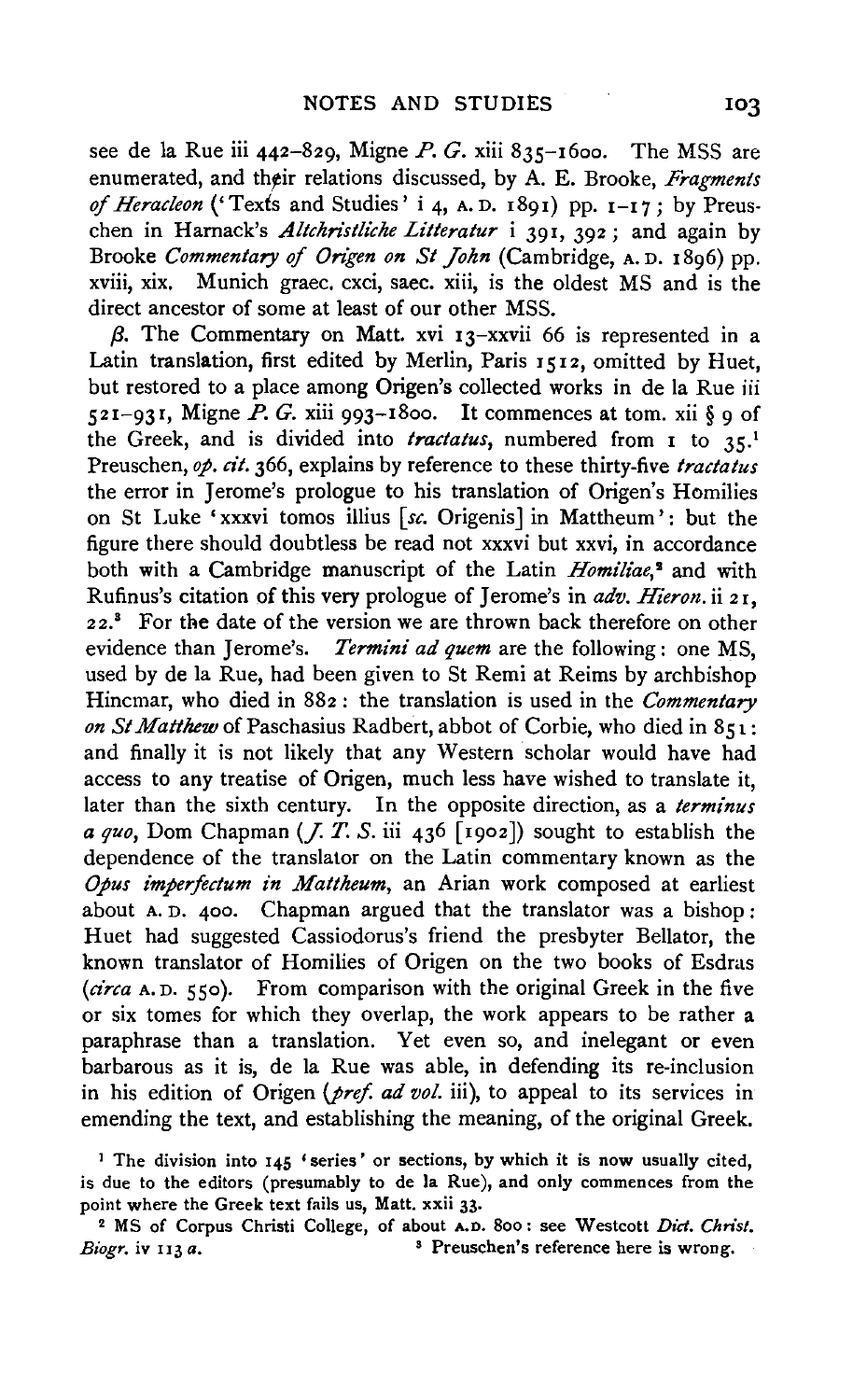(ii) The twenty-five Homilies rest on the single guarantee of Jerome's preface to his Commentary. No other ancient authority mentions them : and the various homilies on texts taken from this Gospel which are found in Latin mediaeval MSS-the Venice 1513 edition of Latin Homilies of Origen includes e. g. sixteen on St Matthew-appear to have no claim to genuineness.

(iii) The Notes on St Matthew, 'commaticum interpretationis genus', are similarly known only from the same preface of Jerome.

But how does it come about (it may be asked) that Jerome should enumerate in this preface, among books read by him long before, two works of Origen on St Matthew which are yet absent from the presumably exhaustive catalogue of Origen's writings sent only three years earlier, in 384, to Paula and Eustochium ? It is an apparent rather than a real contradiction : for the list in the letter to Paula is taken over bodily from Eusebius's *Life of Pamphilus,* and the absence of the Homilies and Notes on St Matthew from the list means not that they were unknown to Jerome but that they were unknown to Eusebius.

Of fragments of Origen on St Matthew the following will be found in  $print:$ 

*a.* In Eusebius *H. E.* vi 25: from the *Commentary,* tom. i.

*b.* In the *Philocalia* c vi (ed. Robinson pp. 49, so): from the *Commentary* tom. ii (on Matt. v 9).

*c.* In Pamphilus's *Apologia pro Origene* as translated by Rufinus, cap. v 'responsio ad quintam criminationem' (de la Rue iv appendix p. 36): from the *Commentary,* tom. i. And in the same work, cap. x (de la Rue iv app. pp. 45, 46) : two passages from the *Commentary* tom. xi and tom. xiii.

*d.* In Possinus's catena on St Matthew (Toulouse 1646: from a manuscript of archbishop de Montchal of Toulouse) are seventy-one quotations under the name of Origen: Matt. i 1, 5, 16, 18, 18 bis; ii 2, II, 13, 18; iii 4, 14, I7; iv 21 II, 12, I6, I7, 22; V *5,* 7, 8, 9, 10, I6, 17, 22, 25, 28, 37, 45, 48; vir, *5,* 3I; vii 2, 22; viii 20, 32 f; ix 2, 9, 30; x 2, 6, 16, 23, 24 f, 26; xi 17, 19, 24; xii 28, 39 f; xiii 32, 33, 33 bis, 44; xiv I9, 20; xvi 28; xvii 6; xviii 21; xix 12, 24; xx I, 16; xxi I; xxiii 8; xxiv  $15$ ,  $28$ ; xxvi 8,  $45$ . That the quotations become relatively infrequent in the later chapters is probably due more to the slackness of the Catenist than to anything else ; not only Origen but other fathers as well are cited less often for these chapters, and the catena becomes more and more a mere series of extracts from St Chrysostom. The Origenian quotations we shall naturally expect to have been drawn principally from the *Commentary,* the only form of Origen's work on this Gospel which we know to have been cited by subsequent writers. But assuming that the labels are correct and that erroneous ascription cannot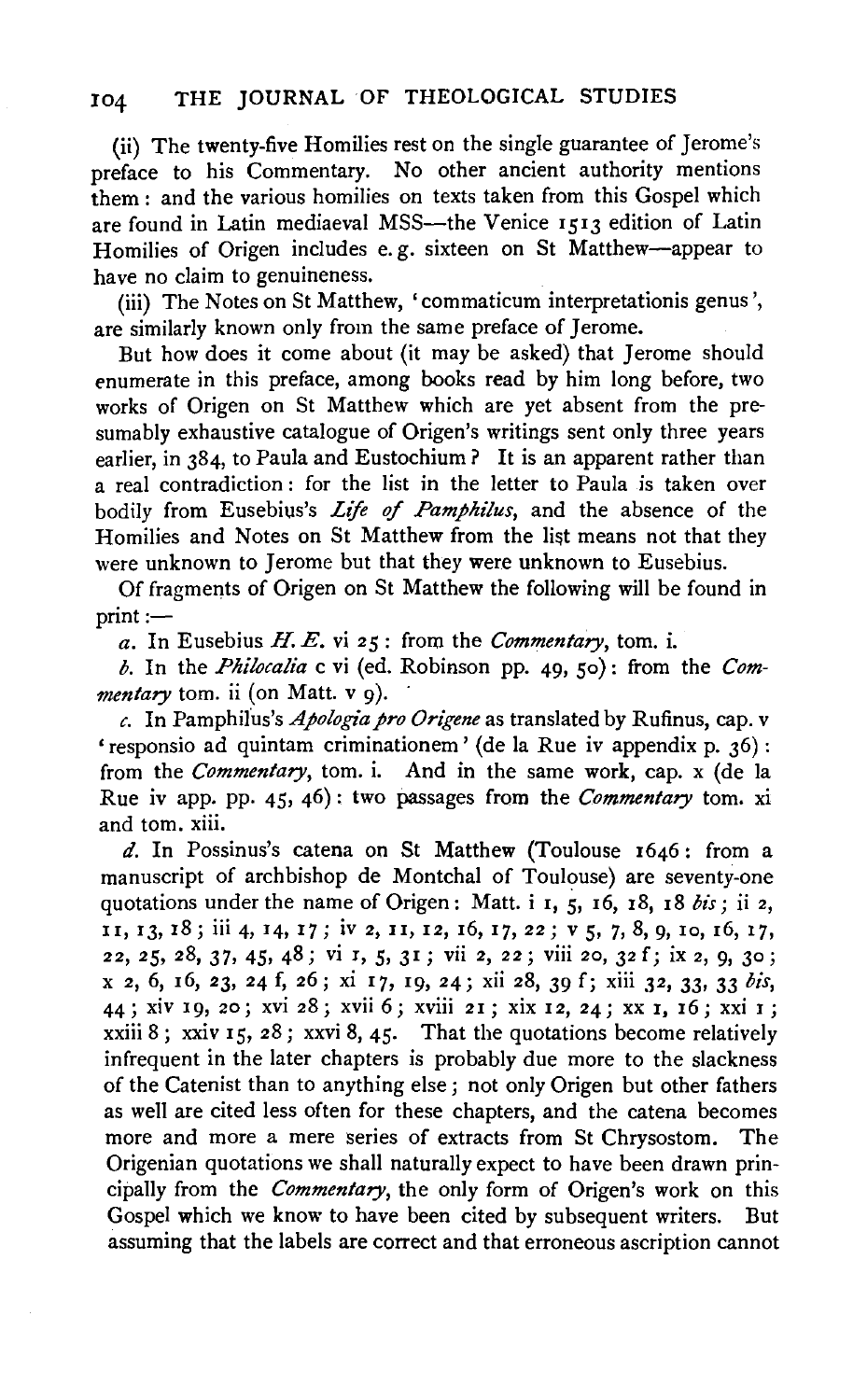have affected more than a small proportion of the quotations, this expectation is not in fact fulfilled. If the quotations and the *Commentary*  be compared for the chapters where the latter is extant-Matt. xiii  $36$  $xxi$   $33$ —it results that, among many resemblances in thought, there seems to be no single case of identity in expression : the nearest likeness is perhaps in the comment on Matt. xvii 6 (Possinus p. 241 = de la Rue iii 564), yet even there it does not extend throughout the citation. Either then the Catenist habitually summed up in his own words the subject-matter of long passages of Origen, or he must have borrowed as a rule from some other work than the *Commentary*. And in fact there do occur, as Origen's, expositions of the text which, though they may well be Origen's, are not the actual expositions given in the *Commentary*. Many of the citations, too, have a pregnant brevity which suggests derivation neither from a commentary nor yet from homilies-for Origen as a commentator and a homilist is not brief-but from the Notes, the ' commaticum genus' of St Jerome's preface. Take for instance the Parable of the Labourers in the Vineyard, Matt.  $xx$   $1-\gamma$ . Here the Catenist quotes as from Origen the pithy explanation οικολεςπότης μέν εστιν δ Χριστός· οίκον δε όλην την των ανθρώπων φύσιν λέγει· και ο εξελθών rrproi *a{m)<;* EO"TLV *b A6yo<>,* E~£A'¥jA.v8e *yap* £~ *ovpavov·* €pr.Aur *8£ Ot 11.yy£AOL TOV*   $\theta$ εού, οί τα αγαθα εργαζόμενοι εν ήμιν και συνεργούντες αει και των κακων  $d$ vayatri $\zeta$ ovres  $\pi \rho d \xi$ ewv. In his *Commentary* Origen dwells at length on the same parable, giving first an elaborate allegorical exegesis, and then a simpler one, 'useful for those who stumble at the deeper and more recondite explanation': according to the former the labourers represent the different covenants of God with man, in Adam, Noah, Abraham, Moses, Christ; according to the latter the different periods of man's life-infancy, youth, manhood, old age, death-bed-at which the call may come to enter the Vineyard of the Church. But nowhere does there appear to be any hint of an identification of the  $\epsilon_{0}$ yarat with the angels.

In Corderius's catena on St Matthew<sup>1</sup> there are, as far as I have noticed, no citations of Origen.

*e.* At the close of Gallandi's *Bibliotheca Veterum Patrum* (vol. xiv [Venice A. D. 1781] appendix pp. 73-83) is a series of fragments of Origen on St Matthew, collected from catena MSS of the library of St Mark's. The passages of the Gospel to which they relate are as follows: Matt. i 18; vii 5, 6, 9, 10; viii 11; xi 11, 12; xii 14, 15; xiii 44, 47; xviii 5, 20, 21; xxi 33; xxiv 45; xxv I; xxvii II, 45; xxviii r8.

1 Corderius's catena on St Matthew (which is that of Niceta of Serres) was published at Toulouse in 1647, as a sequel to that of Possinus : his catenae on St Luke (a Latin version only) and St John had been published some years earlier at Antwerp, in  $1628$  and  $1630$ .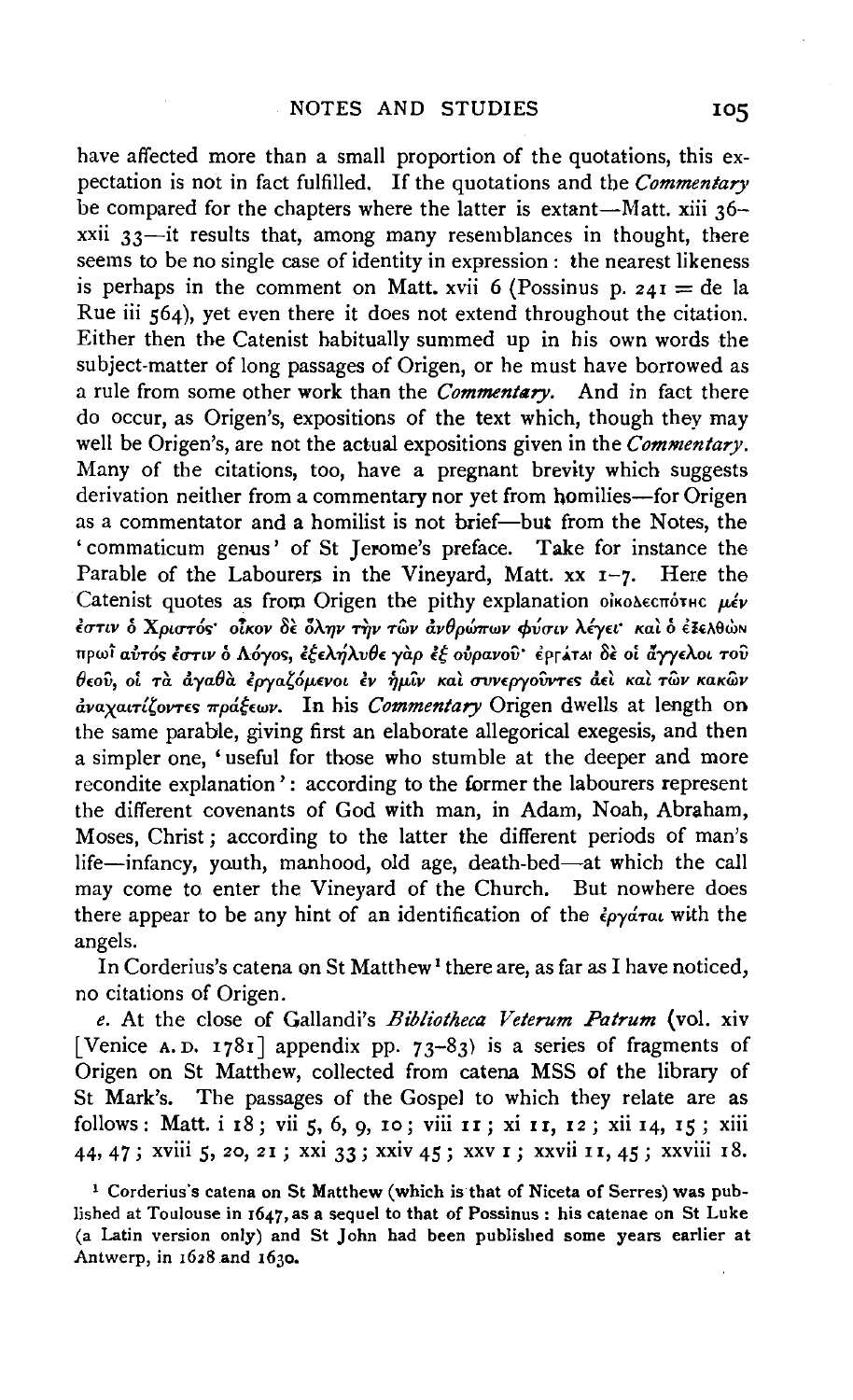Of this series there is no doubt that the *Commentary* was the source ; wherever comparison is possible, not only the ideas but the salient expressions are found to correspond. The Catenist abbreviates and summarizes, and his text as printed is often obviously corrupt. can therefore be no question of recovering, on his authority alone, any of the *ipsissima verba* of lost portions of the *Commentary* ; yet it would be interesting enough if we could refer to Origen even the substance of the comment, for instance, on Matt. i r8, the distinction between  $γ$ *éννησις* and  $γ$ *éνεσις.* 

f. The catena of Cramer on St Matthew (Oxford  $1840$ ) is derived from two MSS, the one at Paris, coislin gr. 23, saec. xi, and the other in the Bodleian, Auct. T. I. 4, saec. x. There are about the same number of citations from Origen as in Possinus: Matt. (i 19, 25); ii (7)  $18$ ; iii  $1$ ; v (33), 45; vi 3; vii 27; viii 8, 11, 22, 34; ix 17, 24, 30, 37;  $x$  9, 23, 32, 34;  $xi$  3, 9,  $16-17$ , 25;  $xii$   $1, 6$ ,  $10$ , 20, 22, 33, 44, 50; xiii 16, 19, 21-23, 25; xiv 23, 36; xv 5; xix 1; xxi 28, 35, 42, 44; xxii 4, 6-9, 11, 13; xxiii 25, 27, 31-32, 37; xxiv 10; xxv 24, 34;  $(xxvii z7)$ ; xxviii 9: viii 34, xii 50, xiii 16, xxi 42, have two quotations apiece. On the one hand these quotations not only run to greater length than those in Possinus, but also shew much more unmistakeable points of contact with the *Commentary.* On the other hand Cramer's catena reveals evidence of carelessness in the way of double ascriptions and blunders in the way of false ascriptions, whether these are to be attributed to editor, collator, or scribe.<sup>2</sup> An exposition of the parable of the Two Sons, Matt. xxi 28-31, is certainly taken from the *Commentary* (Cramer p.  $173$  = de la Rue iii 770), though reference to the original text is necessary to make intelligible the abbreviated and corrupted passage in Cramer. A beautifully drawn out contrast between those who 'only touched the hem of his garment' (Matt. xiv  $36$ : Cramer p. 119) and those who enjoyed the fullness of Christ in the Eucharist is absent from de la Rue's text, and is perhaps falsely labelled with the name ofOrigen. Among the more interesting notes, in the parts not represented by the continuous Greek or Latin of the Commentary, are those on Matt. v 45 ; viii 11, 12; ix 30; xii 46-50 (Cramer 42. 8; 59. 31; 71. 30; 99. 24). The unintelligent methods of the editing may be gauged from Cramer 56. rg, Matt. vii 27, where we should of course read ' $\Omega_{\rho V}$  (vovs. Bpoxi of *SuJ.f3o>..os·* rronMol *oi dV'TL)(ptUTot"* .;N€MOI *Ta 7rV£vp.aTtKa* n}s *7fOV7Jp[as.* 

<sup>&</sup>lt;sup>1</sup> This long passage is introduced with the words είδὼs ό δεσπότης Χριστός, and the use of the title δεσπότης rather points away from Origen to the later Antiochene School.<br><sup>2</sup> In the case of Cramer's catena on I Corinthians, Mr Jenkins has shewn *(J.T.S.* 

vi 113) that many citations which the edition puts down to Origen are, in the MS from which the text was taken, correctly ascribed to Chrysostom.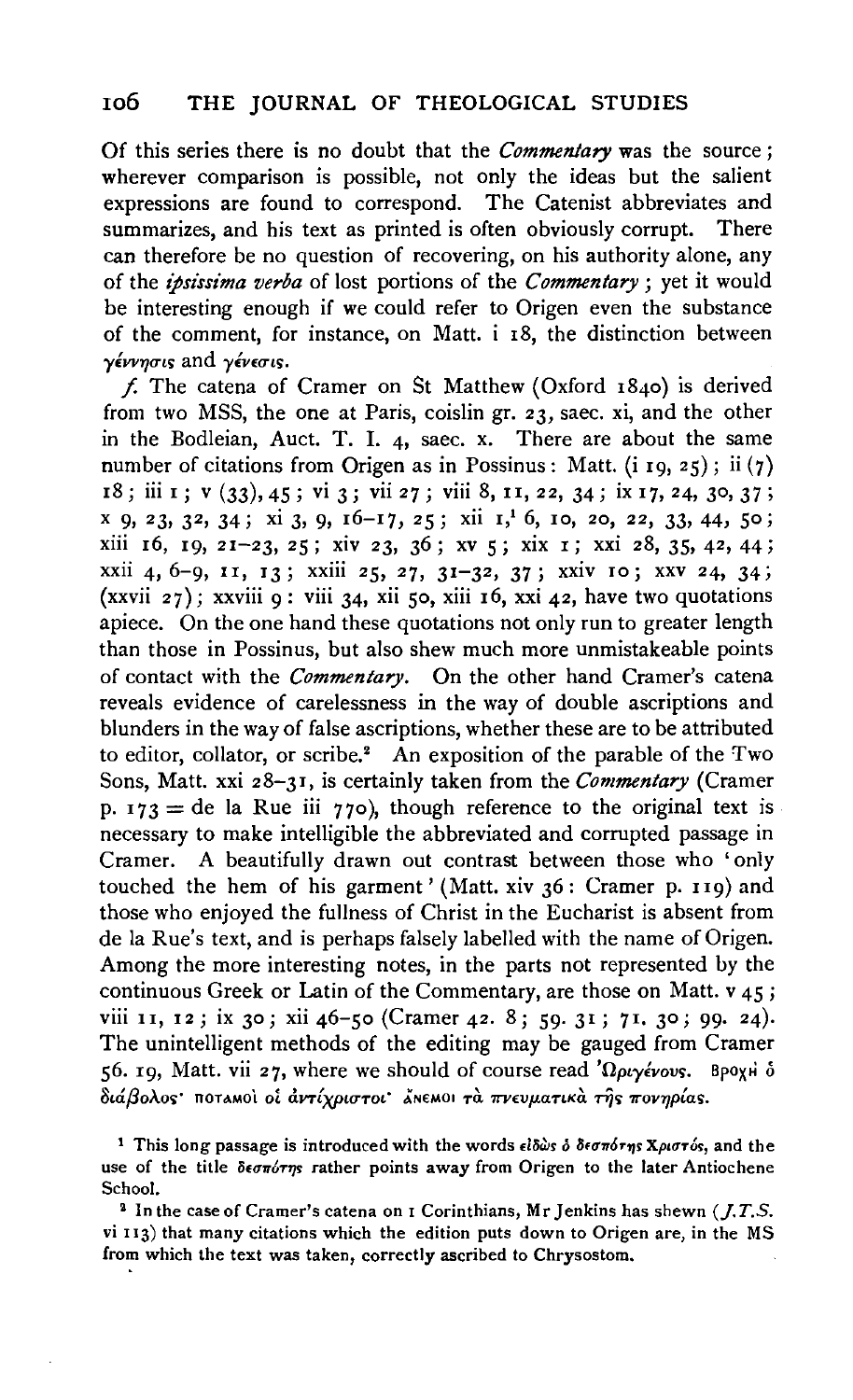In the result it must be admitted that the catenae on St Matthew, or at any rate such of them as are yet printed, contribute rather little to an exact knowledge of Origen's exegesis. The very meaning of a catena was to be *multum in parvo,* to summarize in handy form the best exegetical matter of different writers and different schools : and no one lent himself less easily to such a system than Origen, who beyond all others was accustomed, as Jerome phrases it in the prologue to his translation of Origen on Ezekiel, to ' spread the full sails of his genius to the favouring winds'. With other writers the value of catenae will be greater : but in the case of Origen there will be too much reason to fear that the selections of one Catenist may have been abbreviated by another and perhaps epitomized by a third, until the original, if we had it, might be barely discernible in the quotations that profess to represent it.

Besides catenae and similar fragments professing to be quoted directly from Origen, it must be borne in mind that a large amount of Origenian matter is preserved in later commentators, especially in Western writers such as St Hilary, St Ambrose, and St Jerome. But in distinguishing this from other elements of a composite work, we have of course to rely, where the original is not extant, only on internal criteria.

4. Theodore, bishop of Heraclea-Perinthus in Thrace from before 341 till his death *circa* 355-358: said to have been a pupil of Lucian of Antioch, therefore before 311, the year of Lucian's martyrdom: a leader of the moderate Arian party, one of the earliest and ablest exegetes of the Antiochene school, and perhaps the first of all Christian exegetes whose work was devoted mainly to the New Testament. Of the books of the Old Testament, he wrote on the Psalms ; of those of the New, on St Matthew, St John, and 'the Apostle'. Jerome, *de viris*  90, praises the clearness of his style and his historical intelligencequalities, of course, specially characteristic of the great Antiochene expositors. Theodoret, *H. E.* ii 3, places his 'remarkable eloquence' and his 'interpretation of the divine Gospels' in immediate connexion with the influence which, as bishop of an important see in the near neighbourhood of the capital, he exercised in the Arian direction over the mind of the emperor Constantius. Of all these New Testament commentaries nothing remains outside the catenae. The whole of the large Arian literature of the fourth century has disappeared with such minute exceptions, that it is extraordinarily difficult to recreate for ourselves even in imagination the chronicles, the histories, the commentaries, which, no less than works which were primarily theological, fell under the ban of heretical authorship, and disappeared in course of time simply because no one would any longer be at the pains of copying them. It was only in selections, where care could be taken to supervise the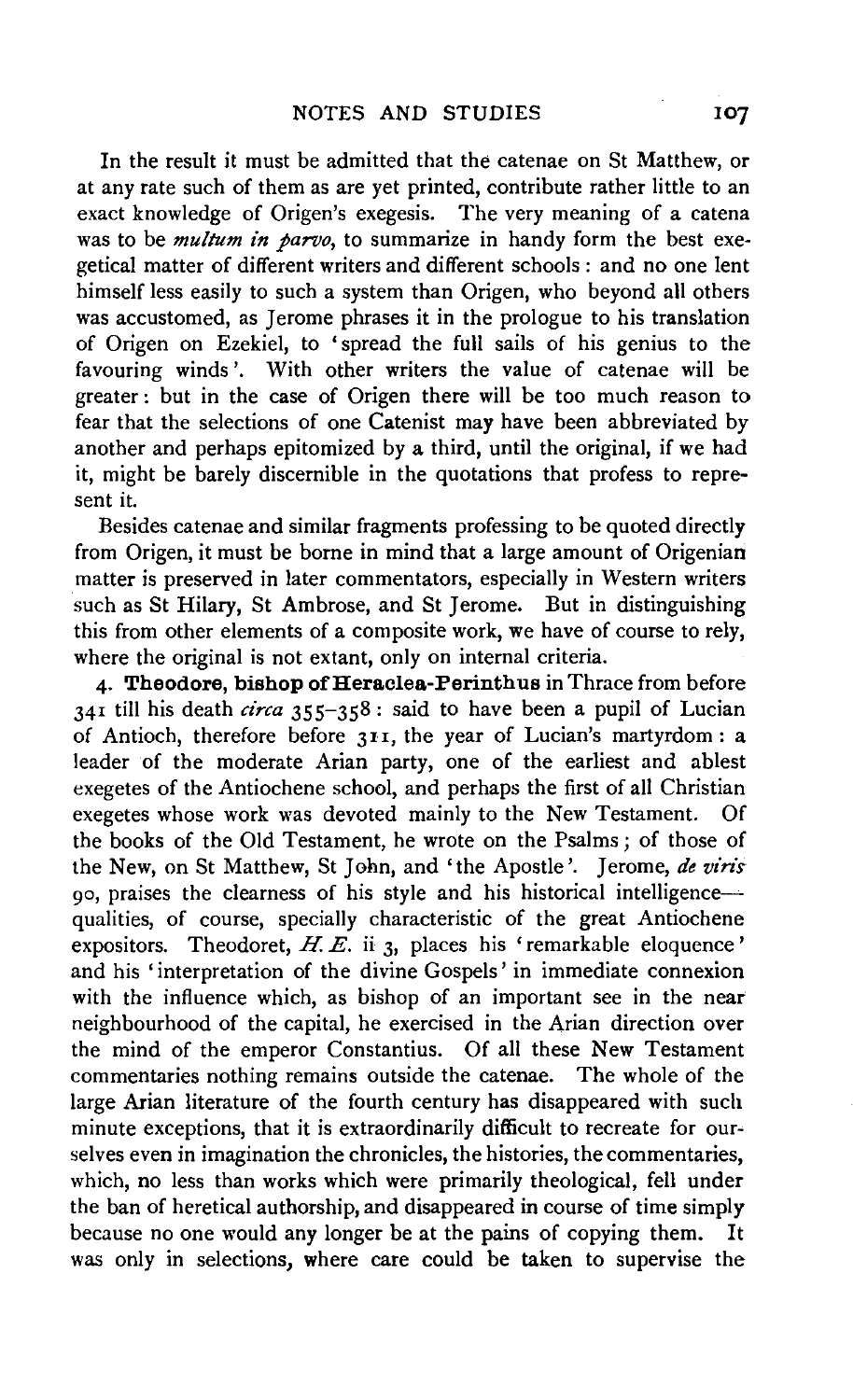doctrinal innocency of the parts selected, that heretical writings could ultimately hope to survive : as St Cyril of Alexandria puts it, with no less wisdom than charity, *ού πάντα όσα λέγουσιν οι αιρετικοι φεύγειν και*  $\pi$ αραιτείσθαι χρή, πολλά γαρ δμολογούσιν δν και ήμεις δμολογούμεν. In days when the increasing sensitiveness of Byzantine orthodoxy was closing all ordinary avenues of circulation to the writings of many even of those who had died in full communion with the Church, the catenae still kept a half-open door for Origen and Theodore of Heraclea and Eusebius of Emesa and Apollinaris of Laodicea and Diodore of Tarsus and Didymus of Alexandria and Theodore of Mopsuestia.

Of the printed catenae on St Matthew Possinus contains twenty-three quotations under the name of Theodore of Heraclea, Corderius only two, Cramer thirty-seven.<sup>1</sup> And even in the estimate of these few quotations the usual deductions necessary for catenae must be made. Thus, four are common to Possinus and Cramer, but in each case considerable differences exist between the two forms of text. In one of them, the exposition of the parable of the Talents (Matt. xxv  $14-30 =$ Possinus  $338$ , Cramer 210), the advantage lies on the side of Cramer<sup>2</sup>; in the comment on the feeding of the 4000 (Matt. xv 33 ff  $\neq$  Possinus 225, Cramer 128) Possinus, though the shorter, is by far the more intelligible; upon the 'abomination of desolation' (Matt.  $\text{xxiv }$  15 = Possinus  $317$ , Cramer 196) the two catenae if not inconsistent are at any rate divergent, the fuller statement in Possinus being also the more probable; while for the fourth we have to choose between the authorship of Theodore (Possinus) and Apollinaris (Cramer) for an exposition, verbally identical in the two catenae, of the 'temple and the gold in the temple' (Matt. xxiii  $16 =$  Possinus 307, Cramer 189).<sup>3</sup> A further and special risk of confusion attaches to the name Theodore : besides Theodore of Heraclea the catenae cite both Theodore of Mopsuestia (also called Theodore of Antioch) and Theodore the Monk. Thus if we find, in a comment on Matt. iv 4, given by Cramer p. 25 under the name of our Theodore, the words *αρραβών εστι και της μελλούσης κατα-* $\sigma\tau\acute{\alpha}\sigma\epsilon\omega s$   $\sigma\tau\epsilon\rho$   $\eta\rho\acute{\xi}a\tau o$   $\epsilon\nu$  X $\rho\iota\sigma\tau\hat{\omega}$ , it is impossible not to suspect that the

<sup>1</sup> One of Cramer's quotations, p. 176, has, besides the name of Theodore, the special heading  $\pi\epsilon\rho l$   $\tau\hat{\omega}\nu$   $\kappa$ aλουμένων είs  $\tau\partial\nu$   $\gamma\acute{\alpha}\mu o\nu$  (Matt. xxii 2). But the quotation consists actually of a summary explanation of the parable of the Vineyard and the Husbandmen, Matt. xxi 33, and appears therefore to have been misplaced in the MSS, so that all reason for conjecturing .the existence of some special source other than Theodore's *Commentary,* such as a Homily on the Wedding-Guests, disappears.<br><sup>2</sup> In the exposition of this parable Chrysostom appears to follow Theodore of

Heraclea.

s There is little doubt that Cramer is here right with Apollinaris, for, as it happens, he bas already given a comment from Theodore of Heraclea on the passage.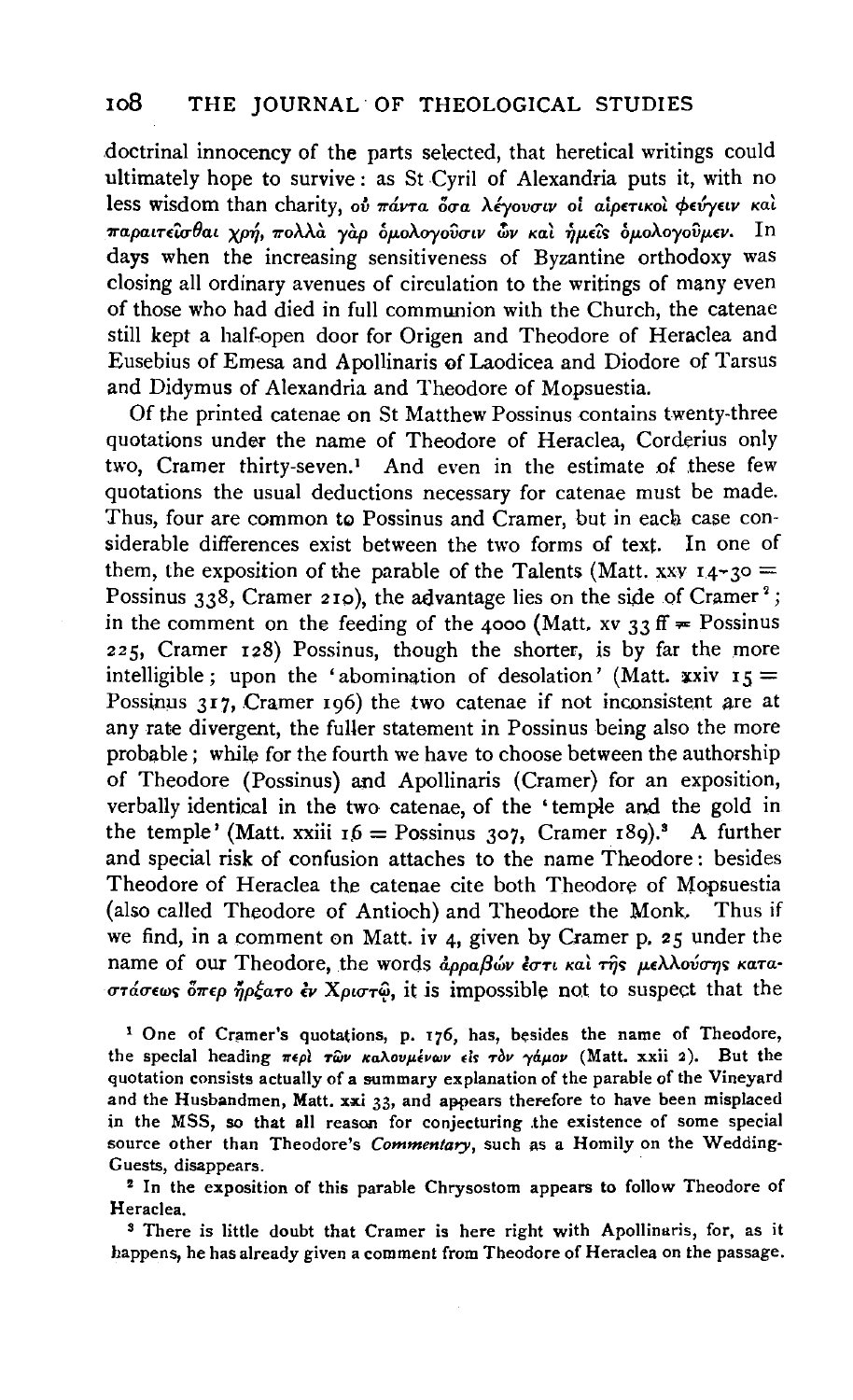true author is Theodore of Mopsuestia, with whom no idea is more common than that of the two *kataota* else, the *napovoa* and the  $\mu \epsilon \lambda$ -*A.ovcra,* and the 'commencement' of the second in the earthly life of the Lord Christ. Perhaps too the exegesis of the *TOTO*  $\epsilon \sigma \tau \iota$  *TO*  $\sigma \omega \mu \iota \mu \sigma \nu$ (Matt. xxvi  $26 =$  Possinus 349) may be thought to be wrongly ascribed to our Theodore, since it employs the phrase μεταποιούμενον είς σάρκα *Kal aip.a Tov Kvp{ov.* Gregory of Nyssa, as is well known, uses *p.rra?ro,£'iv:*  but if the catena comment is really from Theodore of Heraclea, the use of this language is taken a generation further back.

Two of the catena fragments, if they are rightly attributed, shew clear trace of the influence upon Theodore of Origen. Perhaps the earlier Antiochenes were not so personally antagonistic as their successors to the great Alexandrine, and there are departments of Gospel exegesis, such as in particular the exegesis of the parables, where the antinomy of the literal and the allegorical had less play than elsewhere: and of course Origen was not always allegorical. Anyhow both Origen and Theodore on Matt. x 23 (= Cramer 78. 14, 26) explain that the 'coming of the Son of Man ' is not the final return in glory but that in which He shews Himself 'from time to time' to the Saints : and in the parable of the Vineyard and the Husbandmen (Matt. xxi  $33-41 =$  de la Rue iii 772, Gallandi xiv appendix  $78 =$ Cramer 176) the resemblance is so close that it might even be thought that the ascription to Theodore in Cramer is a mistake for Origen. An allegorizer after the Alexandrine fashion Theodore of course was not : what he has borrowed from Origen is plain straightforward stuff. If we except the undoubted comment on Matt. xxiii 16, where the putting of the gold above the temple is explained as an  $\frac{divv}{\mu a}$  of the preference of the Jews for Moses over Christ, Theodore is on the whole a strict adherent of the literal sense. Even where numbers are concerned-the greatest of all temptations to allegory-such as the 'fourth watch ' of Matt. xiv 2 *5* or the 'twelve apostles' of Matt. x  $\alpha$  (Possinus 134,  $\alpha$ 11), he refuses to launch out into the deep; the number and names of the apostles were exactly recorded, he tells us, simply in order that the faithful might have a criterion at hand whereby to distinguish true apostles from false. Other interesting notes are those on Matt. i 18 (Poss. 12); ii 15 (Poss. 30: the quotation is referred to Num. xxiii 22); v 42 (Poss. 78); x 34-36 (Poss. 148); x 42 (Cr. 82); xii 20, 2I (Cr. 92); xv 32 (Cr. I27); xviii 8 (Poss. 252: the offending hand or foot are offending members of the Church); xix 9 (Cr. 151), ώσπερ γαρ άτοπον το εκβάλλειν την σώφρονα, ούτω το *[Cramer* unintelligently τε κατέχειν μοιχαλίδα άσεβές, κατα το γεγραμμένον είς Σολομώνα.

Just enough then still survives to give us some idea of the standpoint and method of the earliest and not least capable of the expositors of the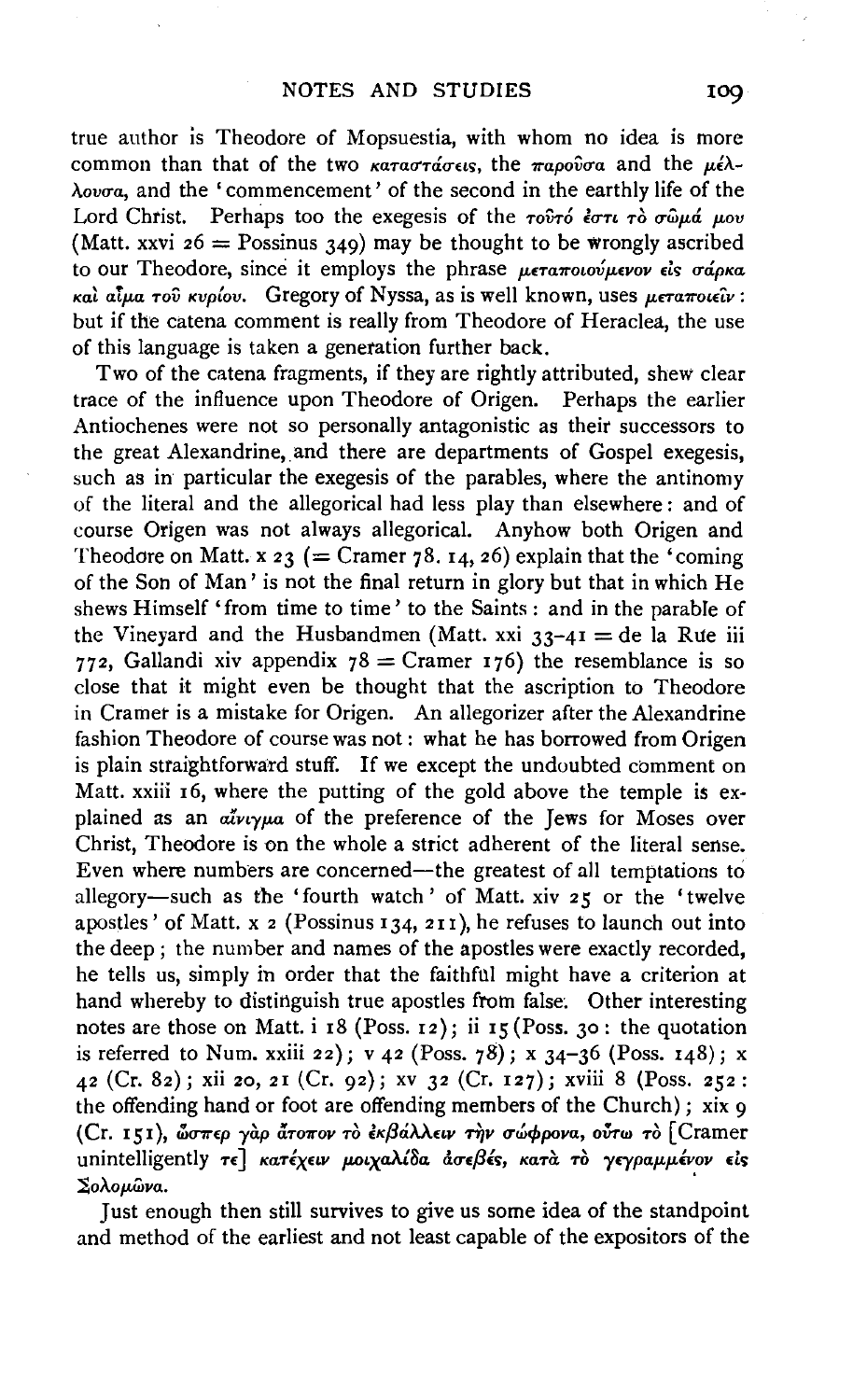historical school. Obviously Theodore was a clear, succinct, sensible commentator, free from the faults (if we ought not rather to call them the merits) alike of Origen and of his own namesake of Monsuestia. It is merits) alike of Origen and of his own namesake of Mopsuestia. not likely that his Arianizing belief seriously affected the value of his expositions, at any rate of the Gospel of St Matthew; and their loss is greatly to be regretted.

5· Apollinaris (or Apollinarius), bishop of Laodicea in Syria and eponymous author of the Apollinarian heresy, died, apparently in possession of his bishopric, *circa* A. D. 390. St Jerome, in the *de viris* 104, speaks of him as 'in sanctas scripturas innumerabilia scribens volumina' but is silent about his doctrines : in his eighty-fourth epistle (A. D. 400) he says more expressly still 'Apollinarium Laodicenum Antiochiae frequenter audivi et colui,<sup>1</sup> et cum me in sanctis scripturis erudiret numquam illius contentiosum super sensu dogma suscepi '. Whatever Jerome's faults, lack of gratitude to his teachers was not among them : and no doubt Apollinaris's services in resistance to the long dominant Arianism of the East inclined Jerome, as it inclined Athanasius, to an indulgent estimate of his teaching. But while the Catholics of Egypt and the West were thus kindly disposed to Apollinaris, the school of Antioch, Catholics and Arians alike, cherished a special resentment against the theological conceptions which took their name from him: the bias of Theodore of Mopsuestia, the system of Nestorius, were alike produced by reaction from it, and it was long before the anti-Cyrilline leaders, John of Antioch and Theodoret, could be persuaded that the Alexandrine emphasis on the formula of the Theotocos was not motived by an unavowed leaning to Apollinarianism. Thus it was just in his own district-Laodicea was close to Antioch, and it was actually at Antioch that Jerome heard him lecture-that the movement in his disfavour was strongest; moreover it was just in the sphere of exegesis that the school opposed to him held the field throughout the fifth century, while his own followers rather concentrated their efforts on the circulation of his doctrinal treatises, which for safety's sake they often placed under the shelter of names of admitted orthodoxy. Naturally therefore the commentaries of Apollinaris, whatever their intrinsic merit (and for that Jerome would alone be a sufficient guarantee), were doomed to early oblivion. Even the catenae—there is good reason to conjecture that catenae as a form of biblical literature developed first at Antioch-made but sparing use of him. Jerome, as we have seen, speaks of a commentary on St Matthew : but of the catenae on that Gospel, Possinus has only sixteen citations from him, Corderius

<sup>&</sup>lt;sup>1</sup> Either in  $A. D. 374$  or  $379.$  For further detail of the use which Jerome made of Apollinaris's writings, see the preface to his commentary on the epistle to the Ephesians.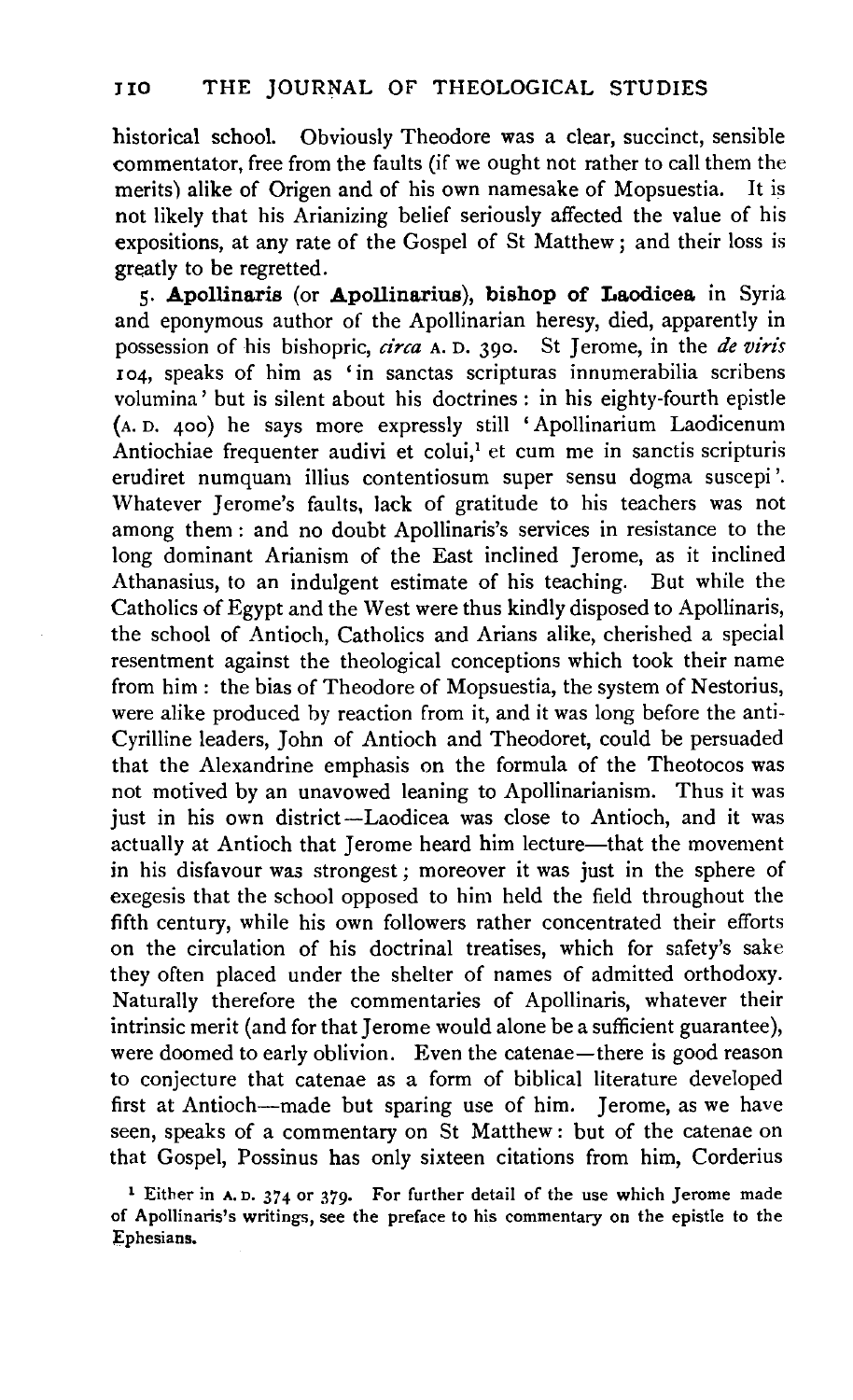none, Cramer eleven. Nevertheless, few as they are, they are of extraordinary interest. His comments on St Paul reveal him as on the whole an Antiochene rather than an Alexandrine exegete, in agreement with Theodore of Heraclea and Diodore against Didymus and Origen. Here on the Gospel we should perhaps rather place him midway between the two schools. If less diffusive than Origen, he has none of the succinctness of Theodore of Heraclea. Interest in the historical sense of the letter of scripture is subordinate to interest in the theology: compare the notes on prophecies (Matt. ii  $18$ , viii  $17$ ,  $29 =$  Possinus 32, II3, 119); on our Lord's reserve in working miracles (Matt. xiv I9, xvi  $4 = Poss. 208, 227$ ; on the Word as creator (Matt. xix  $4 = Cr.$  $\int$ <sup>I</sup><sub>5</sub>I [in l. 20 read  $\pi a\tau p\sigma'$ <sup>5</sup> for  $\pi p\sigma'$ <sub>5</sub>]); on the resurrection of the body (Matt. xxii 32 = Cr. 183); on chastity as a natural gift (Matt. xix  $11 =$ Poss. 265), τὸ δε οις λέλοται χαρισμάτων φυσικῶν εστι δηλωτικὸν και της ἀπο *yEvll1]uEW'> EtJcpvta-.* El-. To ri/'> *uwcppou-VV1J'> KaT6p8wp.a-a* comment which Chrysostom appears to have directly in view when he writes *ad loc.,*  oi εκ φύσεως έχοντες την σωφροσύνην άμισθοί είσιν. Similar boldness characterizes his exegesis of Matt. i 16 (Poss. 10), on the sense in which Joseph can be rightly called 'father' of Christ both *Kata yapu* and *Kata uapKa,* or of Matt. xii 48 (Cr. 99: cf. Luc. ii 34, 35), the Mother herself 'spoke against' Christ 'for a time'. He does not shrink from contrasting (Matt. xxiii  $16-\overline{19} = Cr. 189$ ) the letter of the Gospel statement with the spiritual reality of the Christian dispensation, where the gold *is* greater than the temple and the gift than the altar, 'for the gold in the present spiritual temple of God is the Spirit itself, and the gift on the spiritual altar is the Body of Christ, διόπερ τα ενόντα μείζονα νὖν ή τα *8£x6p.(va,* for it is the former that sanctify and the latter are sanctified by them'. Among other comments may be noted those on Matt. xii I9 (Poss. 17o); xix 8, 9 (Cr. 151); xxv 24, 25 (Poss. 338); xxvii *5* (Cr. 231,  $U$ . 11-13), where Papias is cited at some length for the fate of Judas. <sup>1</sup>

The Church historian Socrates must be speaking of a different work from the *Commentary*, when he tells us  $(H.E.$  iii  $\overline{16})$  that under Julian Apollinaris 'published ( $\epsilon \xi \epsilon \theta \epsilon \tau o$ ) the Gospels and the Apostolic teaching in the form of Platonic ' dialogues. The discourses in St John, and the epistle to the Romans, may have lent themselves to this manner of treatment, and the parallel cases cited in Socrates imply clearly that the biblical books themselves were rendered into classical form. It is hardly possible therefore to translate  $i \xi \ell \theta$ ero 'expounded', and to understand the reference to be to a *commentary* on the Gospels by way of

<sup>1</sup> The same passage is given, and again as from Apollinaris, in Cramer's catena on Acts p. 12 : the source in both cases is no doubt the *Commentary* on St Matthew.